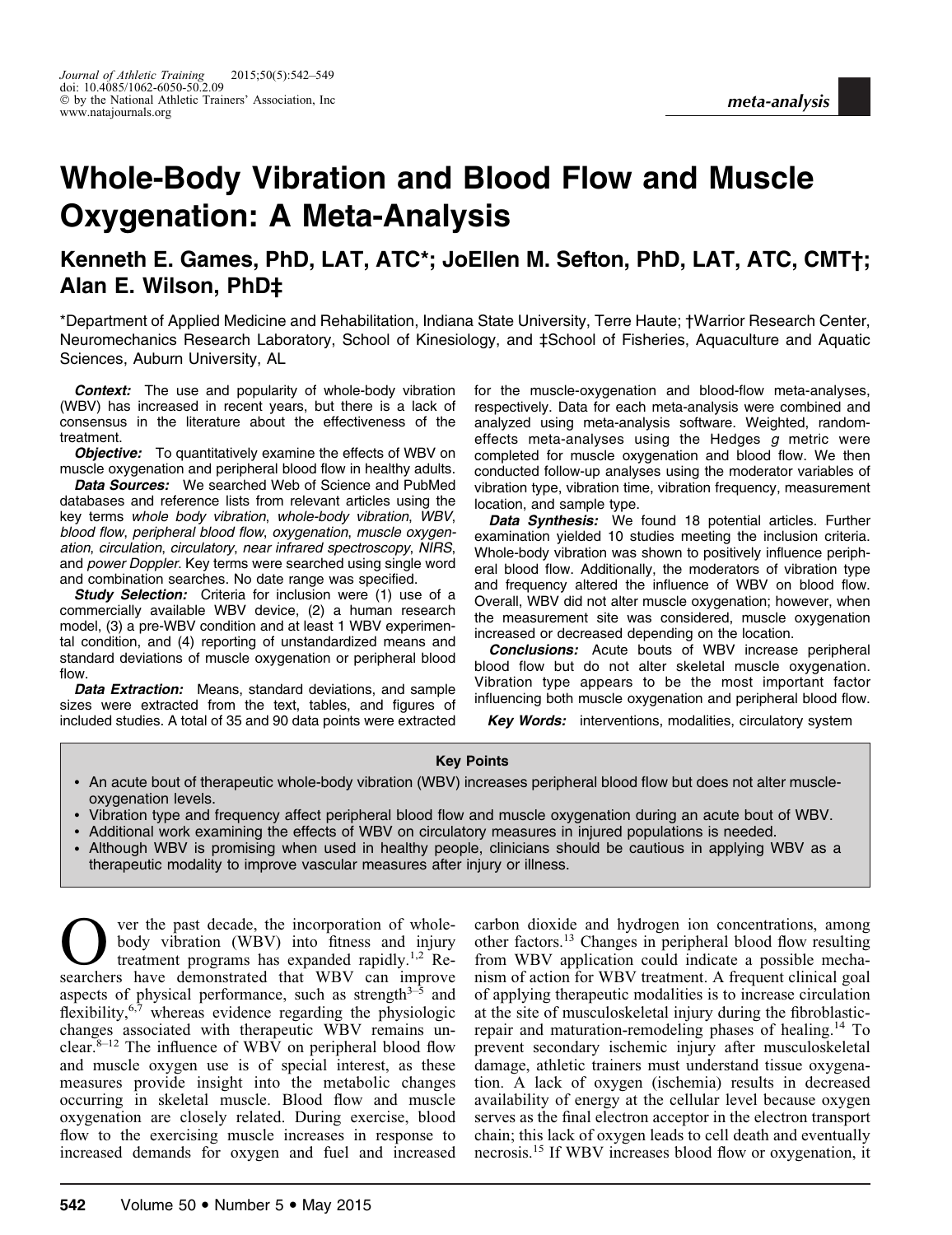could be used as a therapeutic intervention when the clinical goal is to increase blood flow or muscle oxygenation.

Results of WBV research on muscle oxygenation and peripheral blood flow have been mixed because of the variations in the type of vibration used, time, frequency, amplitude, and locations measured. Near-infrared spectroscopy (NIRS) is a tool commonly used to examine the effect of WBV on muscle oxygen use.8,9,12,16–18 The NIRS noninvasively and indirectly measures changes in oxygensaturation levels by penetrating superficial structures (eg, skin) and being absorbed by hemoglobin or scattered into the tissue. The amount of near-infrared light scattered and absorbed indicates the level of oxygenated hemoglobin.<sup>19</sup>

Authors of WBV studies of peripheral blood flow have used NIRS<sup>8,9,16</sup> and 2 other methods of assessment: laser Doppler<sup>10,20</sup> and Doppler ultrasound.<sup>21–23</sup> Laser Doppler uses light wavelength changes to calculate the number and velocity of blood cells in the region of interest.<sup>24</sup> Similar to laser Doppler, Doppler ultrasound calculates the number and velocity of moving blood cells based on a Doppler shift. With Doppler ultrasound, the Doppler shift is measured using the changes in frequency of ultrasonic waves delivered to the region of interest.<sup>25</sup> In addition to the range of methods used to collect data, investigators have used various vibration settings (which clinicians may change depending on the goal of treatment), so comparing studies of peripheral blood flow is difficult.

Whole-body vibration is a relatively new tool for treating and rehabilitating patients with musculoskeletal injuries. However, little is understood about its mechanism of action. Results of research to determine if WBV alters peripheral blood flow and muscle oxygenation have been conflicting, so making an informed decision on whether to implement WBV into their practices can be difficult for clinicians. A quantitative examination of the literature is needed to help clinicians understand this potentially important treatment modality and to determine where gaps in the research exist. Therefore, the purpose of our study was to use meta-analyses to quantitatively assess the research literature to date regarding the acute effects of WBV on muscle oxygenation and peripheral blood flow in healthy adults. A better understanding of the physiologic effects of WBV regarding blood flow and muscle oxygenation can potentially improve patient outcomes in clinical practice.

# METHODS

## Literature Search

The methods and presentation of results used in this meta-analysis conform to the PRISMA statement, with the exception that the review protocol is not registered.<sup>26</sup> We searched the Web of Science and PubMed databases between January 2012 and March 2012 for relevant articles. We also used the reference lists of relevant articles to locate additional articles for review. No date range was specified, and searches were conducted to include all possible years of publication in each respective database. Key terms for the searches were whole body vibration, whole-body vibration, WBV, blood flow, peripheral blood flow, oxygenation, muscle oxygenation, circulation, circulatory, near infrared

spectroscopy, NIRS, and power Doppler. We used single and combined key terms for our searches. The language was limited to English. The search yielded 18 potential studies for inclusion in the meta-analyses. On closer examination, 8 studies did not meet the inclusion criteria: (1) use of a commercially available WBV device, (2) a human research model, (3) provision of a pre-WBV condition and at least 1 WBV experimental condition, and (4) reporting of unstandardized means and standard deviations for muscle oxygenation or peripheral blood flow. We chose these inclusion criteria based on the purpose of our meta-analysis. A total of 10 studies met the inclusion criteria.

# Data Extraction

Two separate meta-analyses were completed. For studies included in the muscle-oxygenation meta-analysis, investigators had examined the total oxygen index and the oxyhemoglobin levels measured by NIRS at multiple locations in the lower extremity. Both vertical and sidealternating WBV devices were included and amplitude ranged from 2 to 6 mm. Total WBV application time ranged from 30 seconds (0.5 minutes) to 300 seconds (5 minutes). All WBV application times were from a single session of WBV, which may have included a single bout of WBV exposure or multiple bouts within a single session. The WBV frequencies for the muscle-oxygenation data ranged from 16 to 50 Hz.

For studies included in the meta-analysis of peripheral blood flow, researchers had examined total hemoglobin levels in the lower extremity measured by NIRS, common femoral artery blood velocity assessed by color Doppler ultrasound, popliteal artery blood velocity measured with power Doppler ultrasound, and skin blood flow assessed by laser Doppler in both the upper and lower extremities. The WBV settings present in these data consisted of both sidealternating and vertical vibration at frequencies ranging from 5 to 50 Hz. Total WBV exposure times ranged from 30 seconds (0.5 minutes) to 900 seconds (15 minutes). Data on peripheral blood flow included WBV application times from a single session, which could reflect a single bout or multiple bouts of WBV exposure during a data-collection session.

Of the 10 studies included in the final analyses, muscle oxygenation was measured in 5 studies, $8,9,16-18$  and peripheral blood flow was measured in 8 studies.<sup>8-10,16,20-23</sup> Authors of 3 studies $8,9,16$  examined both muscle-oxygenation changes and peripheral blood-flow changes. In the combined studies, the data were separated and included in each of the respective analyses. Authors of all studies used repeated-measures designs, exposed participants to multiple WBV settings, and examined 1 or more anatomic locations. Study variables included vibration type, vibration exposure time, vibration frequency, vibration amplitude (eg, males or females), measurement collection method, measurement location, and sample sex composition. Data were extracted from the text, tables, and graphs of each study and included the pre-WBV condition and WBV experimental condition mean, standard deviation, and sample size for each condition. Data presented in graphs were extracted using Scion Image (version 4.0.3.2; Scion Corp, Frederick, MD). All means, standard deviations, and sample sizes were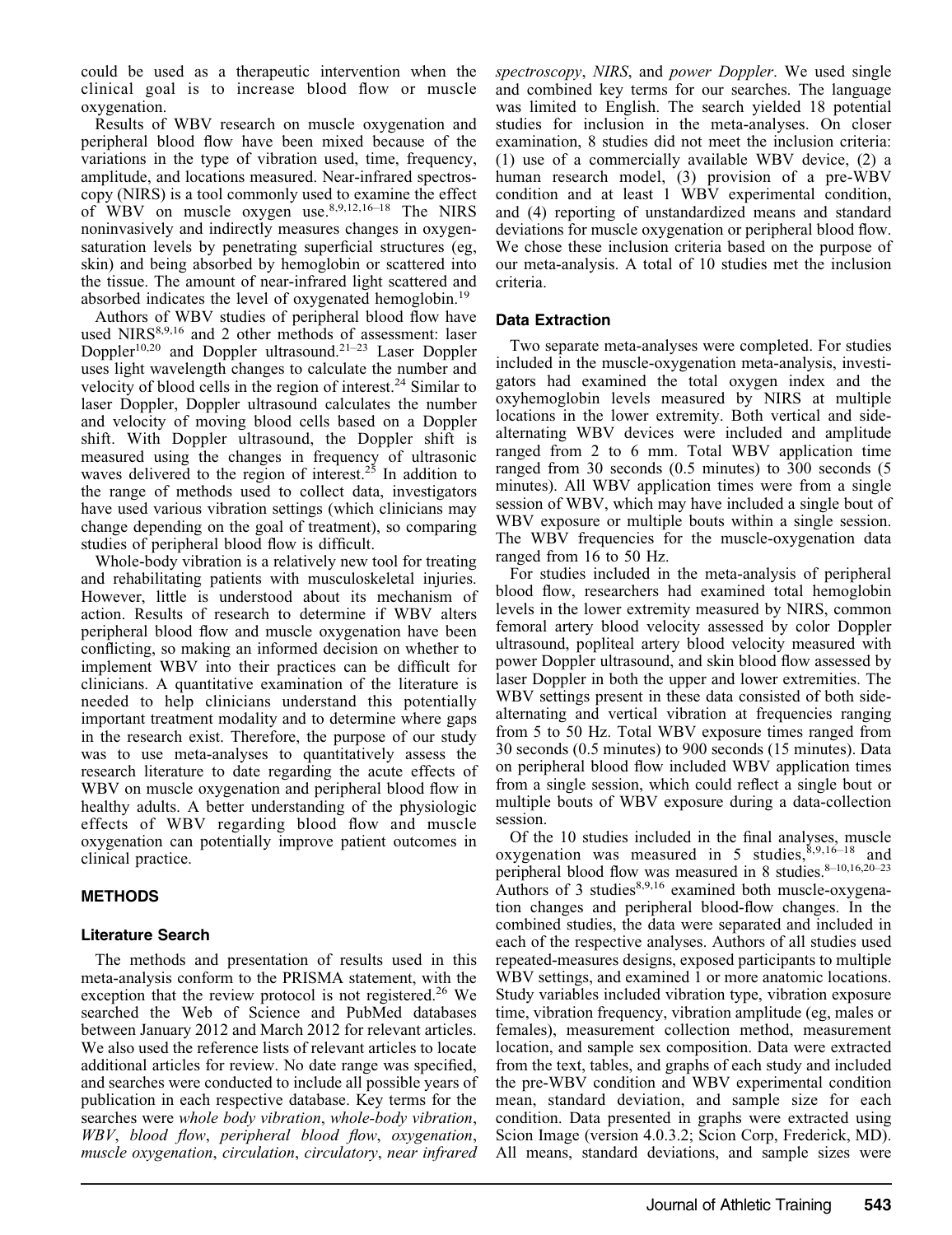

Figure 1. Forest plot and source study information for the muscleoxygenation meta-analysis (mean  $\pm$  95% confidence interval).

recorded and organized into a custom spreadsheet (Excel 2010; Microsoft Corp, Redmond, WA). Moderator variables were extracted from each study and consisted of vibration type, vibration time, vibration frequency, vibration amplitude, measurement method, measurement location, and sample type. The meta-analyses for muscle oxygenation and peripheral blood flow consisted of 35 and 90 control-treatment comparisons, respectively.

## Data Synthesis

To standardize comparisons across studies, we calculated an effect size using the Hedges g for muscle oxygenation and peripheral blood flow. The Hedges g metric is based on a standardized (pooled variation) difference of paired means between pre-WBV measures and measures during or immediately after WBV for each data point. The measures used in the original studies were not on the same scale, making the standardized mean difference metric (Hedges g) appropriate. Next, 95% confidence intervals (CIs) were calculated around the mean effect sizes. Mean effect sizes and 95% CIs that were above zero indicated that WBV increased muscle oxygenation and peripheral blood flow above the pre-WBV conditions. Mean effects and 95% CIs that were below zero indicated that WBV decreased muscle oxygenation and peripheral blood flow. Mean effect sizes and 95% CIs that crossed zero indicated that WBV had no effect. The studies used a range of measures and WBV settings, so a weighted, random-effects model was appropriate to analyze muscle oxygenation and peripheral blood flow. We created funnel plots for both analyses to check for publication bias at the outcome level. A fail-safe N was calculated for both overall analyses to assess the number of unpublished works needed to nullify that a finding was different. Random-effects meta-regressions were conducted after the overall analyses for both muscle oxygenation and blood flow using the continuous moderating variables of vibration application time and vibration frequency.

We conducted several subgroup meta-analyses on both sets of data: 6 muscle-oxygenation subgroup analyses for the moderator variable of data-collection location (gastrocnemius lateralis, $^{18}$  gastrocnemius medialis, $^{8,9,17}$  rectus femoris, $^{16}$ vastus lateralis,<sup>8,16</sup> upper leg [rectus femoris and vastus lateralis combined], ${}^{8,16}$  and lower leg [gastrocnemius] lateralis and medialis combined $\binom{8,9,17,18}{5}$  and 5 subanalyses for the moderator of vibration frequency (50, 40, 30, 25, and 16 Hz). Meta-analyses for the peripheral blood-flow subgroup included 2 analyses for the moderator of vibration type (side alternating and vertical), 9 analyses for the moderator of vibration frequency (50, 45, 40, 30, 25, 20, 15, 10, and 5 Hz), 3 analyses for the moderator of measurement location (vascular tissue [eg, femoral artery], skeletal muscles [eg, vastus lateralis], cutaneous blood flow [eg, skin blood flow]), and 3 analyses for the moderator variable of data-collection method (NIRS total hemoglobin, ultrasound, laser Doppler). Although they were not included in our original plan, we completed additional subanalyses to examine the effect of loading on vibration frequency. Data for peripheral blood flow were from 8 studies, 7 of which applied WBV in a weight-bearing position; Maloney-Hinds et al20 applied WBV to a body segment at 2 vibration frequencies (30 Hz and 50 Hz). All statistical analyses were performed with Comprehensive Meta-Analysis Software (version 2.0; Biostat Inc, Englewood, NJ). The  $\alpha$  level was set a priori at  $\leq 0.05$  for all analyses.

#### RESULTS

The data points and source study information included in the meta-analyses for muscle oxygenation and peripheral blood flow and a summary forest plot of the Hedges g effect-size metrics and 95% CIs of each study are presented in Figures 1 and 2, respectively.

#### Muscle Oxygenation

The funnel-plot analysis revealed a roughly symmetrical distribution about the mean effect for muscle oxygenation, indicating that publication bias did not influence our results. Overall, therapeutic WBV did not alter muscle oxygenation compared with control values (Hedges  $g = -0.005$ ,  $n = 35$ ,  $P = .98$ ; 95% CI = -0.272, 0.261), suggesting that WBV does not alter muscle-oxygenation levels. Given the lack of effect, we did not calculate a fail-safe N. The  $I^2$  value of 0.80 suggested that true variance was observed in the metaanalysis for muscle oxygenation, and that subanalyses were warranted.<sup>27</sup> The meta-regression for the effects of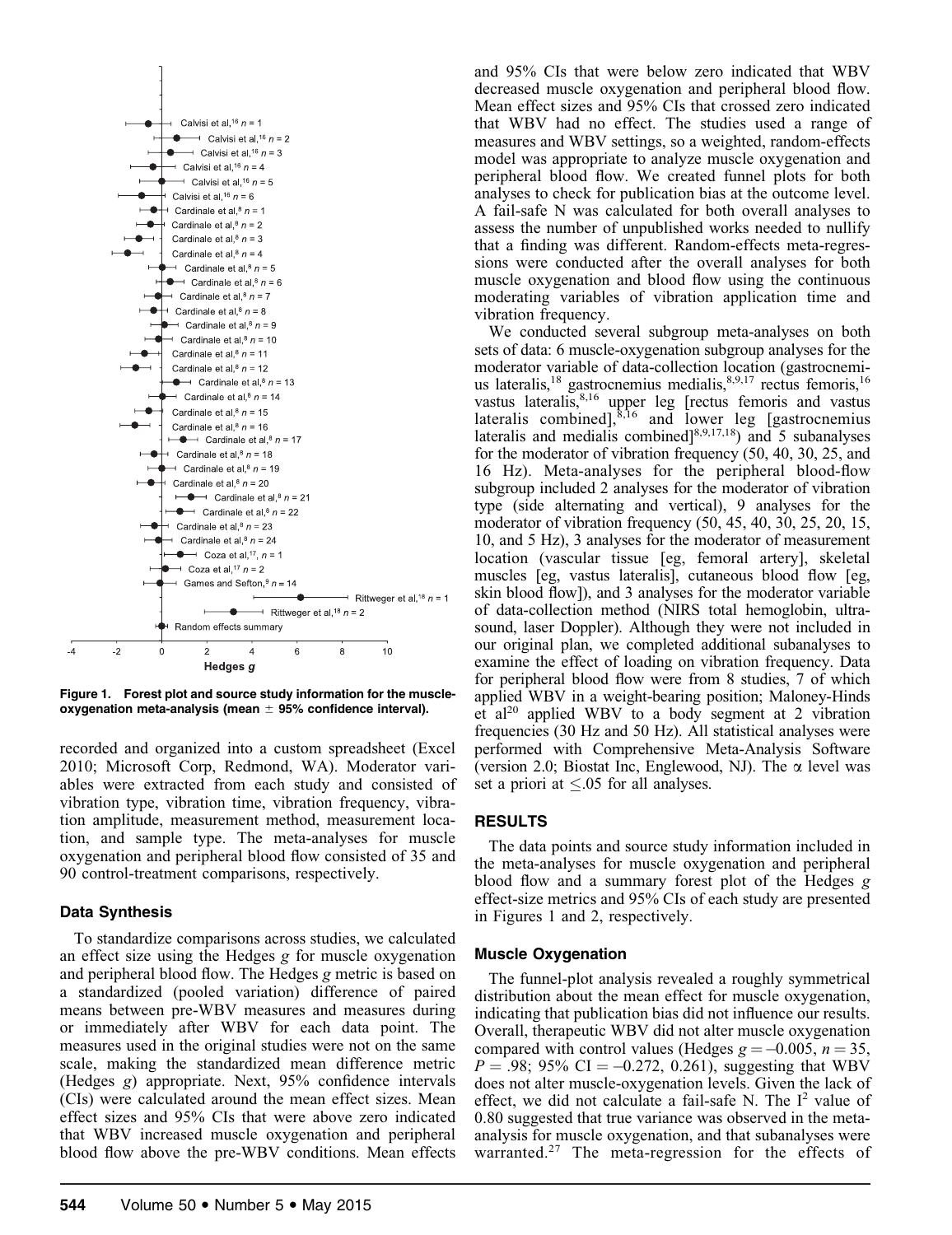

Figure 2. Forest plot and source study information for the peripheral blood-flow meta-analysis (mean  $\pm$  95% confidence interval).

vibration time on muscle oxygenation revealed no clear linear relationship ( $Q_{model} = 1.138$ , df = 1, P = .29), suggesting that WBV application time during an acute bout did not alter the effect of WBV on muscle oxygenation. Meta-regression also showed no clear effect of vibration frequency on muscle-oxygenation effect size  $(Q_{model}$ 0.993, df = 1,  $P = .32$ ).

Compared with pre-WBV levels, measurements taken at the gastrocnemius lateralis muscle showed increased muscle-oxygenation levels (Hedges  $g = 4.553$ , n = 2, P = .002; 95% CI = 1.647, 7.459), whereas measurements taken at the gastrocnemius medialis muscle indicated decreased muscle-oxygenation levels (Hedges  $g = -0.302$ , n = 15, P = .046; 95% CI  $= -0.599, -0.005$ ). Measurements of muscle oxygenation at the rectus femoris (Hedges  $g = 0.143$ , n = 3,  $P = .69$ ; 95% CI = -0.593, 0.898), vastus lateralis (Hedges  $g = -0.021$ ,  $n = 15$ ,  $P = .91$ ; 95% CI = -0.374, 0.332), upper leg (Hedges  $g = 0.003$ , n = 18, P = .98; 95% CI =  $-0.315, 0.322$ , and lower leg (Hedges  $g = 0.024$ , n = 17, P  $= .91$ ; 95% CI  $= -0.410, 0.458$ ) yielded no changes.

The mean effects, sample sizes, and 95% CIs for the moderator of vibration frequency are presented in Table 1. Compared with pre-WBV levels, a vibration frequency of 30 Hz decreased muscle-oxygenation levels, whereas a

Table 1. Results of Subanalyses of the Vibration-Frequency Moderator on Muscle Oxygenation

| Vibration<br>Frequency, Hz | No. of Data<br>Points Included | Hedges q | 95% Confidence<br>Interval |
|----------------------------|--------------------------------|----------|----------------------------|
| 50                         | 11                             | $-0.074$ | $-0.501, 0.352$            |
| 40                         | 10                             | 0.035    | $-0.251, 0.321$            |
| 30                         | 10                             | $-0.538$ | $-0.941, -0.134$           |
| 25                         | 2                              | 4.553    | 1.647, 7.459               |
| 16                         | 2                              | 0.483    | $-0.165, 1.131$            |

vibration frequency of 25 Hz increased muscle-oxygenation levels. The 30-Hz data were from studies using vertical vibration, whereas the 25-Hz data were from studies using side-alternating vibration. Vibration frequencies of 50, 40, and 16 Hz used vertical vibration and had no mean effect on muscle-oxygenation levels.

#### Peripheral Blood Flow

Funnel-plot analysis showed that no publication bias existed for the peripheral blood-flow data set. Peripheral blood flow was positively influenced by WBV (Hedges  $g =$ 1.179, n = 90,  $P < .001$ ; 95% CI = 0.942, 1.416). Calculation of a fail-safe N revealed that 9718 unpublished studies with results that were not different would be required to nullify the mean effects. This number is sufficiently high to conclude that these results are robust and not influenced by a possible publication preference for results that are different.

The  $I^2$  value of 0.84 suggested that true variance was observed in the meta-analysis for peripheral blood flow, and subanalyses were warranted.<sup>27</sup> The meta-regression for the effects of vibration frequency on peripheral blood flow revealed a direct, negative linear relationship ( $Q_{model}$  = 28.66,  $df = 1, P < .001$ ), suggesting that lower frequencies may lead to greater changes in peripheral blood flow than higher frequencies (Figure 3). We found a linear relationship that was not different for the effects of vibration time on peripheral blood flow, suggesting that research to date does not indicate if short or long vibration times alter peripheral blood flow differently ( $Q_{model} = 0.383$ , df = 1, P  $=$  .535). Analyses of the moderator vibration type indicated that vertical WBV produced no mean effect on peripheral blood flow (Hedges  $g = 0.182$ , n = 35, P = .15; 95% CI =  $-0.067$ ,  $0.431$ ), whereas side-alternating vibration in-



Figure 3. Meta-regression of the moderator of vibration frequency (Hz) on the mean effect of therapeutic whole-body vibration on peripheral blood flow.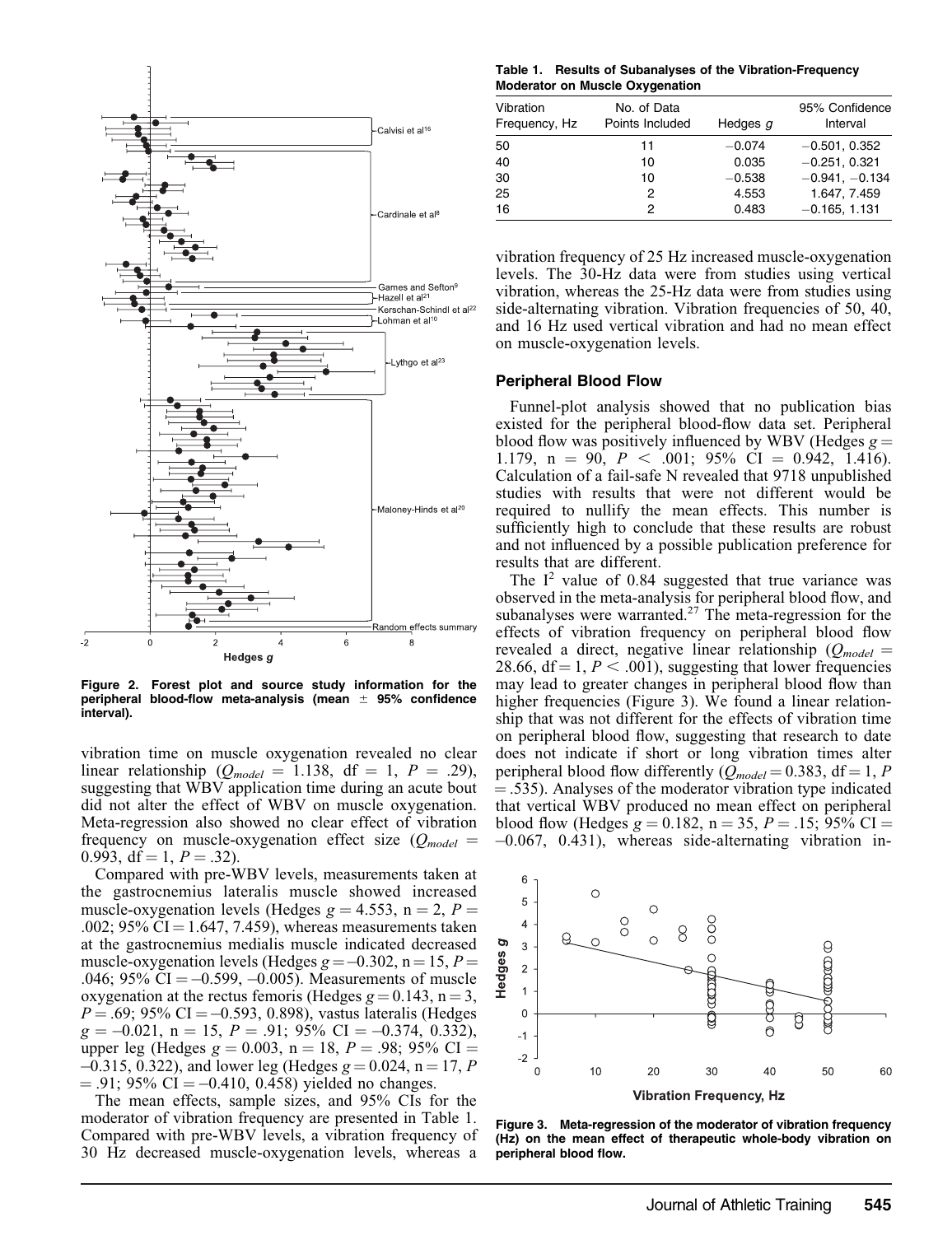Table 2. Results of Subanalyses of the Vibration-Frequency Moderator on Blood Flow

| Vibration<br>Frequency, Hz | No. of Data<br>Points Included | Hedges g | 95% Confidence<br>Interval |
|----------------------------|--------------------------------|----------|----------------------------|
| 50                         | 31                             | 0.943    | 0.584, 1.303               |
| 45                         | 4                              | $-0.338$ | $-0.806, 0.13$             |
| 40                         | 10                             | 0.407    | $-0.112, 0.927$            |
| 30                         | 34                             | 1.157    | 0.823, 1.489               |
| 25                         | 2                              | 3.581    | 2.545, 4.617               |
| 20                         | 2                              | 3.866    | 2.516, 5.217               |
| 15                         | 2                              | 3.884    | 2.791, 4.977               |
| 10                         | 2                              | 4.172    | 2.051, 6.293               |
| 5                          | 2                              | 3.36     | 2.365, 4.356               |

creased peripheral blood flow (Hedges  $g = 1.906$ , n = 55, P  $<$  .001; 95% CI = 1.628, 2.184). These results suggest that using side-alternating vibration could influence peripheral blood flow, whereas vertical vibration may not affect peripheral blood flow.

We analyzed vibration-frequency moderators of 50, 45, 40, 30, 25, 20, 15, 10, and 5 Hz. The mean effects, sample sizes, and 95% CIs are summarized in Table 2. Vibration frequencies of 50, 30, 25, 20, 15, 10, and 5 Hz increased peripheral blood flow, whereas frequencies of 45 and 40 Hz did not have a mean effect. The 26-Hz vibration frequency was included in the overall analysis of peripheral blood flow, but a subanalysis was not completed because only 1 data point existed at this frequency.

Follow-up analyses were completed for measurement location. A mean effect was revealed for measures collected from vascular structures (Hedges  $g = 2.641$ , n =  $17, P < .001$ ; 95% CI = 1.691, 3.592) and measures of skin blood flow (Hedges  $g = 1.48$ ,  $n = 40$ ,  $P < .001$ ; 95% CI = 1.27, 1.69). No effect was revealed for measures collected from skeletal muscles (Hedges  $g = 0.25$ , n = 33, P = .052; 95% CI  $= -0.002, 0.51$ . These results suggest that alterations in peripheral blood flow from WBV can be quantified in vascular and muscular tissues.

No mean effect of WBV on peripheral blood flow was evident from NIRS total hemoglobin (Hedges  $g=0.23$ , n = 31,  $P = .08$ ; 95% CI = -0.029, 0.506). However, assessment by ultrasound (Hedges  $g = 2.641$ ,  $n = 17$ ,  $P < .001$ ; 95% CI = 1.691, 3.592) and skin blood flow measured with laser Doppler (Hedges g = 1.436, n = 42,  $P < .001$ ; 95% CI = 1.214, 1.659) showed that WBV increased peripheral blood flow.

The supplemental subanalyses revealed that both weightbearing (loaded) WBV (Hedges  $g = 0.84$ , n = 14, P = .002; 95%  $CI = 0.30, 1.38$  and body-segment (unloaded) WBV (Hedges  $g = 1.37$ ,  $n = 20$ ,  $P < .001$ ; 95% CI = 1.04, 1.70) at 30 Hz increased peripheral blood flow. Conversely, at 50 Hz, we found that WBV applied in a weight-bearing (loaded) position did not alter peripheral blood flow (Hedges  $g = -0.15$ ,  $n = 11$ ,  $P = .25$ ; 95% CI = -0.41, 0.11); however, when it was applied in an unloaded position (body-segment vibration), WBV again increased peripheral blood flow (Hedges  $g = 1.56$ ,  $n = 20$ ,  $P < .001$ ; 95% CI  $=$  1.35, 1.84).

#### **DISCUSSION**

The most important result of this analysis is that vibration type may influence blood-flow response. Peripheral blood flow increases during side-alternating vibration but not during vertical vibration. Thus, vibration type may be key in the use of therapeutic WBV to influence blood flow. Given that no commercially available device can switch between vertical and side-alternating vibration modes, this factor may be important for athletic trainers when deciding which type of device to purchase. Very few researchers have directly compared side-alternating vibration with vertical vibration using commercially available devices to examine changes in peripheral blood flow.<sup>2</sup> In a study directly comparing vertical and side-alternating WBV, Gojanovic and Henchoz<sup>2</sup> found that a 20-minute exercise protocol of side-alternating WBV increased heart rate compared with vertical WBV and no-WBV conditions. This supports our finding that side-alternating WBV may cause a different or greater response than vertical vibrations. No investigators have identified how sidealternating vibration elicits different physiologic responses than vertical vibration. Future studies in which researchers directly compare vertical vibration with side-alternating vibration are needed to more clearly understand how vibration type influences peripheral blood flow and muscle oxygenation and to understand the physiologic pathway by which each type of vibration may elicit physiologic changes.

Vibration frequencies of 50, 30, 25, 20, 15, 10, and 5 Hz resulted in mean effects of therapeutic WBV on peripheral blood flow, with the Hedges g ranging from 0.943 (50 Hz) to 4.172 (10 Hz). These findings agree with the metaregression analysis, suggesting that a mean effect of therapeutic WBV on peripheral blood flow would be greater at lower frequencies than at higher frequencies. Meta-analysis cannot examine the mechanisms by which the observed changes occurred. Yet by objectively measuring the reported effects of WBV, meta-analysis may uncover the effect of an acute bout of WBV. The results from both the individual subanalyses and the metaregression demonstrate that vibration frequency influences the amount of change produced in peripheral blood flow. Our meta-analyses indicate that lower frequencies (5–25 Hz) produce a greater observed effect than higher frequencies (30–50 Hz) of WBV. This evidence suggests that lower frequencies should be used to increase peripheral blood flow.

One possible explanation is that the increased blood flow may be influenced by the rate of muscle contraction. Lower frequencies may provide increased time between contractions, allowing for greater perfusion. Higher frequencies, on the other hand, may not allow for this perfusion, resulting in lower blood flow during WBV application. This is simply a theory based on our knowledge; investigators have not comprehensively examined the effects of vibration frequency on peripheral blood flow in skeletal muscle or vascular tissues (eg, arteries). Lythgo et  $al<sup>23</sup>$  examined the effects of vibration frequency and amplitude of blood velocity in the femoral artery and found that lower frequencies (10–30 Hz) increased blood velocity more than did higher vibration frequencies (20–30 Hz) (33% versus 27%).

Another important WBV variable is the position of the participants and whether the position is loaded or unloaded with body weight. Our supplemental subanalyses showed that loading influenced peripheral blood-flow responses at higher frequencies and support our meta-regression data,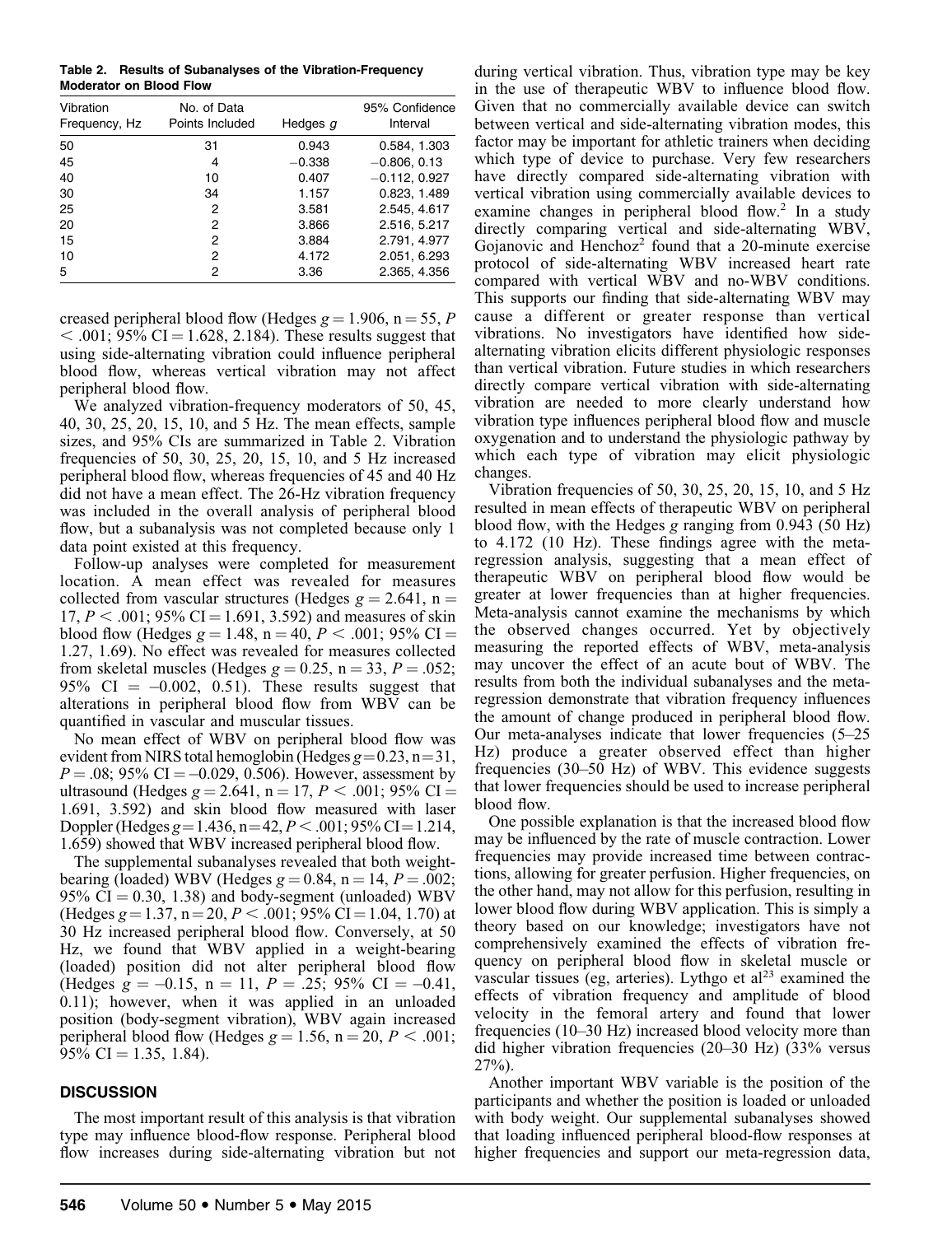suggesting that lower frequencies resulted in a greater peripheral blood-flow response than did higher frequencies. These supplemental results must be interpreted carefully because all of the segmental vibration data were from 1 source study and 1 test location (ie, forearm) and may not hold true for different WBV settings or application sites.

Measures taken at large vascular structures (eg, femoral artery) revealed that peripheral blood flow increased after WBV (Hedges  $g = 2.64$ ) compared with pre-WBV control measures. Cutaneous blood flow (ie, skin blood flow) also showed an increase in peripheral blood flow after WBV (Hedges  $g = 1.48$ ) compared with pre-WBV control measures. However, compared with control measures, peripheral blood flow measured in skeletal muscle was not altered after WBV. The data suggest that vascular tissues and cutaneous blood flow demonstrated larger responses to therapeutic WBV than did skeletal muscle. All measures of peripheral blood flow were recorded superficially from the skin, but the measurement location of the vascular tissue changed. For example, measures taken from skeletal muscles examined the capillary changes within the muscle. If the blood flow through the large vessels was altered the most, this may hold promise for using therapeutic WBV as a nonpharmacologic treatment for diseases of the peripheral vasculature. Comparing human WBV models with animal models and exercisehyperemia models of blood perfusion, we see mechanisms by which WBV could elicit changes in peripheral blood flow. Recent WBV findings in a mouse model of hind-limb ischemia support our findings of increases in peripheral blood flow in the vascular tissue through vasodilation, stimulated by the endothelial nitric oxide synthase mechanism.28 Yet these researchers did not examine mice without hind-limb ischemia, and the mechanism by which nitric oxide creates vasodilation may be altered. Further, examination of the exercise-hyperemia literature suggested that a large number of potential vasodilatory agents, including potassium,<sup>29</sup> adenosine,<sup>30</sup> and nitric oxide,<sup>31</sup> may be released with muscle contractions. Contractioninduced hyperemia has been shown to occur after only 1 muscle contraction.<sup>32</sup> Whereas exercise-hyperemia studies support increased blood flow with muscle contractions, the frequency at which the contractions take place may not be comparable with the frequencies that occur during a bout of WBV. Clearly, more work is needed in this area, specifically to examine WBV. Many mechanisms (metabolic, humeral, and neuronal factors) potentially play a role in the increased blood flow observed after WBV exposure. Additional work is needed to determine the mechanism by which blood flow increases during therapeutic WBV exposure.

Vibration frequency was revealed to selectively influence muscle-oxygenation levels. A vibration frequency of 30 Hz decreased muscle-oxygenation levels (Hedges  $g = -0.53$ ) compared with control levels. This finding suggests that the physiologic oxygen demand is greater than the oxygen supply during WBV at 30 Hz in the skeletal muscles tested. Compared with higher vibration frequencies, 30 Hz may preferentially activate concentric and eccentric musclecontraction cycles. Preferential stimulation of skeletal muscle by WBV has been supported in recent work by investigators $33$  who found that vibration frequencies of 25 to 35 Hz preferentially activated the lateral gastrocnemius

muscle as measured with electromyography. In contrast, we found that a WBV frequency of 25 Hz greatly increased muscle-oxygenation levels (Hedges  $g = 4.55$ ) compared with baseline values, indicating that the oxygen supply far exceeded demand during WBV exposure. These results are difficult to explain given the large range of scores (Hedges g range,  $-0.53$  to 4.55) after only a 5-Hz frequency change. A closer investigation of the data showed that the 25-Hz data consisted of only 2 data points and were from the same study with a small sample  $(N = 10)$ ; therefore, these data should be interpreted with caution. Also, the 30-Hz treatments used vertical vibration, whereas the 25-Hz treatments used side-alternating vibration. Vertical vibration and side-alternating vibration may affect oxygen demand and delivery differently. All data points included in the muscle-oxygenation meta-analysis were obtained with vertical vibration except for the data point at 25 Hz, which was obtained with side-alternating vibration. Further examination of the role of vibration type on muscle oxygenation is not possible at this point given the limited data available. The ability of the oxygen supply to meet oxygen demand under WBV conditions could be attributed to 2 hypotheses: (1) therapeutic WBV does not elicit a metabolic demand in the muscle greater than what is required during rest or (2) therapeutic WBV does elicit a greater metabolic demand in muscle than at rest, but this demand is met with increased peripheral blood flow. The second theory is supported by research suggesting that WBV elicits reflexive muscle contractions.<sup>34</sup> The muscleoxygenation data indicate that this increased demand is matched by increased supply during therapeutic WBV. Additionally, our results from the meta-analysis of peripheral blood flow support the hypothesis that WBV elicits increased metabolic demand, which is adequately met. Peripheral blood flow increases overall during and immediately after an acute bout of therapeutic WBV.

Additional research is warranted to determine if WBV is safe and effective in populations with injury, illness, or disease. Authors of all of the reports we examined studied young, healthy participants. Populations with injury, illness, or disease may produce very different results. Investigators have examined therapeutic WBV in populations with osteoporosis<sup>35,36</sup> and obesity,  $37,38$  but few<sup>39</sup> have examined the effect of WBV on blood-flow and oxygenation measures in special populations. Research needs to be conducted on the dose-response of WBV after repeated treatments and the training effects of WBV on measures of blood flow and muscle oxygenation. Common reporting standards are also needed. Recent recommendations (eg, common terminology, proper intervention descriptions) by the International Society of Musculoskeletal and Neuronal Interactions for reporting WBV intervention studies have begun to address this concern<sup>40</sup>; however, not all researchers have implemented these reporting recommendations. Comparison among studies is difficult without common reporting standards.

Our study had several limitations that must be considered when interpreting our results. Care must be taken in generalizing these results, as we assessed studies with large variations in measurement tools and vibration settings. A risk of bias always exists at both the study and outcome level. Although we attempted to retrieve as much of the WBV literature as possible, we may not have completely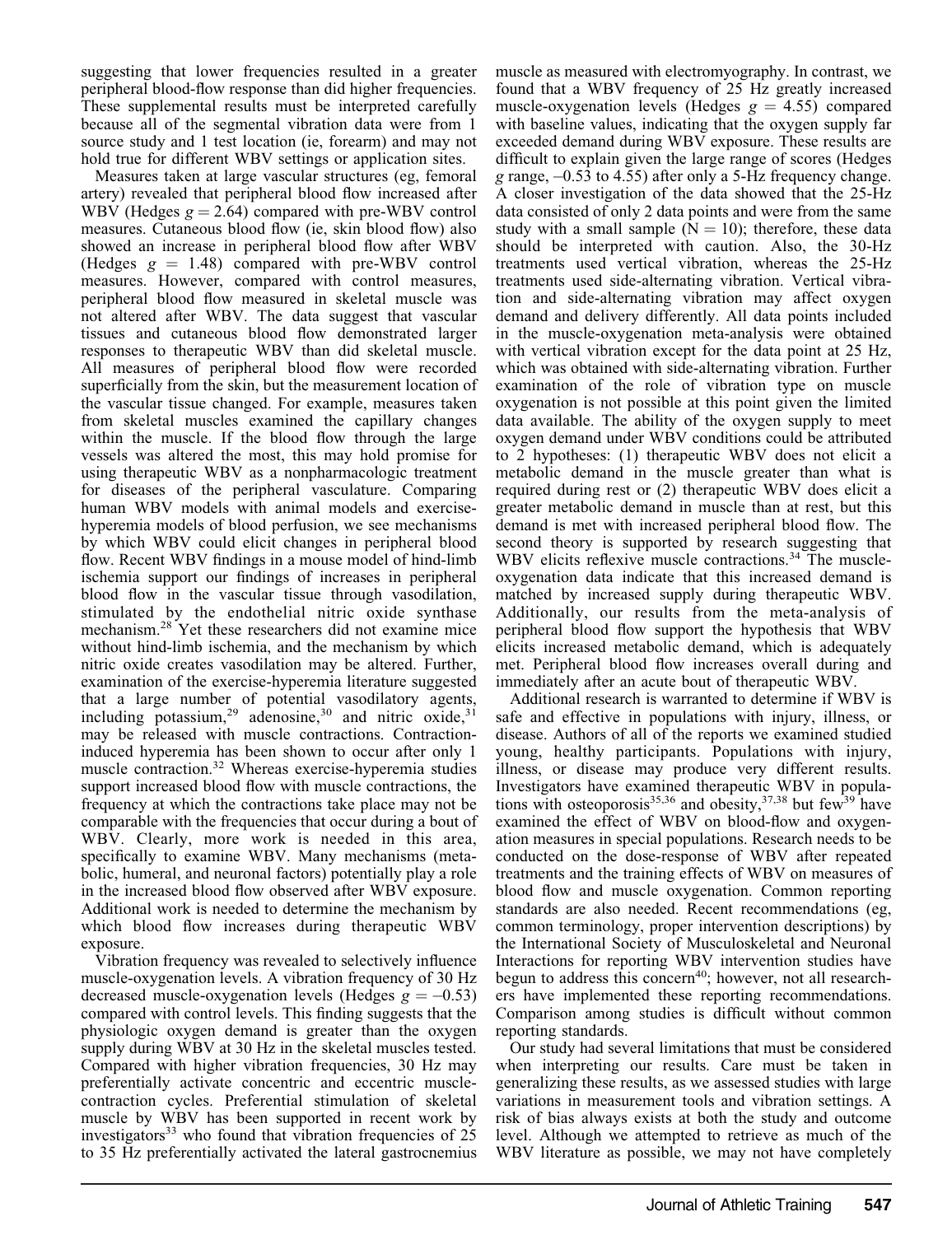retrieved the data we identified for inclusion, including articles that were not published in English and articles published in journals that were not indexed in the search engines. Finally, the meta-analysis technique is designed to uncover the true effect of a treatment by quantitatively examining the effects of individual data points. This aids in our understanding of the effects of WBV on blood flow and muscle oxygenation but does not uncover the mechanism by which the observed effects are occurring. Mechanistic studies are needed to understand the pathway by which WBV influences blood flow and muscle oxygenation.

#### **CONCLUSIONS**

Analysis of the literature suggested that an acute bout of therapeutic WBV increases peripheral blood flow but does not alter muscle-oxygenation levels. Vibration type and frequency influence the effects of peripheral blood flow and muscle oxygenation during an acute bout of WBV.

#### ACKNOWLEDGMENTS

A portion of the data, using a different analysis, was presented as an abstract/poster presentation at the 60th Annual Meeting of the American College of Sports Medicine, May 29–June 1, 2013, Indianapolis, IN.

#### REFERENCES

- 1. Cloak R, Nevill AM, Clarke F, Day S, Wyon MA. Vibration training improves balance in unstable ankles. Int J Sports Med. 2010;31(12): 894–900.
- 2. Gojanovic B, Henchoz Y. Whole-body vibration training: metabolic cost of synchronous, side-alternating or no vibrations. J Sports Sci. 2012;30(13):1397–1403.
- 3. Fort A, Romero D, Bagur C, Guerra M. Effects of whole-body vibration training on explosive strength and postural control in young female athletes. J Strength Cond Res. 2012;26(4):926–936.
- 4. Pellegrini MJ, Lythgo ND, Morgan DL, Galea MP. Voluntary activation of the ankle plantar flexors following whole-body vibration. Eur J Appl Physiol. 2010;108(5):927–934.
- 5. Poston B, Holcomb WR, Guadagnoli MA, Linn LL. The acute effects of mechanical vibration on power output in the bench press. J Strength Cond Res. 2007;21(1):199–203.
- 6. Jacobs PL, Burns P. Acute enhancement of lower-extremity dynamic strength and flexibility with whole-body vibration. J Strength Cond Res. 2009;23(1):51–57.
- 7. Marshall LC, Wyon MA. The effect of whole-body vibration on jump height and active range of movement in female dancers. J Strength Cond Res. 2012;26(3):789–793.
- 8. Cardinale M, Ferrari M, Quaresima V. Gastrocnemius medialis and vastus lateralis oxygenation during whole-body vibration exercise. Med Sci Sports Exerc. 2007;39(4):694–700.
- 9. Games KE, Sefton JM. Whole-body vibration influences lower extremity circulatory and neurological function. Scand J Med Sci Sports. 2013:23(4):516–523.
- 10. Lohman EB III, Sackiriyas KS, Bains GS, et al. A comparison of whole body vibration and moist heat on lower extremity skin temperature and skin blood flow in healthy older individuals. Med Sci Monit. 2012;18(7):CR415–CR424.
- 11. Rittweger J, Beller G, Felsenberg D. Acute physiological effects of exhaustive whole-body vibration exercise in man. Clin Physiol. 2000;20(2):134–142.
- 12. Yamada E, Kusaka T, Miyamoto K, et al. Vastus lateralis oxygenation and blood volume measured by near-infrared spectros-

copy during whole body vibration. Clin Physiol Funct Imaging. 2005;25(4):203–208.

- 13. Brooks GA, Fahey TD, Baldwin KM. Exercise Physiology: Human Bioenergetics and Its Applications. 4th ed. Boston, MA: McGraw-Hill; 2005.
- 14. Prentice WE. Using therapeutic modalities to affect the healing process. In: Prentice WE, ed. Therapuetic Modalities: For Sports Medicine and Athletic Training. Boston, MA: McGraw-Hill; 2009: 17–32.
- 15. Merrick MA. Secondary injury after musculoskeletal trauma: a review and update.  $J$  Athl Train. 2002;37(2):209-217.
- 16. Calvisi V, Angelozzi M, Franco A, et al. Influence of whole-body vibration static exercise on quadriceps oxygenation. Adv Exp Med Biol. 2006;578:137–141.
- 17. Coza A, Nigg BM, Dunn JF. Effects of vibrations on gastrocnemius medialis tissue oxygenation. Med Sci Sports Exerc. 2011;43(3):509-515.
- 18. Rittweger J, Moss AD, Colier W, Stewart C, Degens H. Muscle tissue oxygenation and VEGF in VO-matched vibration and squatting exercise. Clin Physiol Funct Imaging. 2010;30(4):269–278.
- 19. Ferrari M, Mottola L, Quaresima V. Principles, techniques, and limitations of near infrared spectroscopy. Can J Appl Physiol. 2004; 29(4):463–487.
- 20. Maloney-Hinds C, Petrofsky JS, Zimmerman G. The effect of 30 Hz vs. 50 Hz passive vibration and duration of vibration on skin blood flow in the arm. Med Sci Monit. 2008;14(3):CR112-CR116.
- 21. Hazell TJ, Thomas GW, Deguire JR, Lemon PW. Vertical wholebody vibration does not increase cardiovascular stress to static semisquat exercise. Eur J Appl Physiol. 2008;104(5):903-908.
- 22. Kerschan-Schindl K, Grampp S, Henk C, et al. Whole-body vibration exercise leads to alterations in muscle blood volume. Clin Physiol. 2001;21(3):377–382.
- 23. Lythgo N, Eser P, de Groot P, Galea M. Whole-body vibration dosage alters leg blood flow. Clin Physiol Funct Imaging. 2009; 29(1):53–59.
- 24. Laser Doppler Theory. Perimed Web site. http://www.perimedinstruments.com/support/theory/laser-doppler. Accessed January 10, 2014.
- 25. Jayanthy AK, Sujatha N, Ramasubba-Reddy M. Measuring blood flow: techniques and applications. *Int J Res Rev Appl Sci.* 2011;6(2): 203–216.
- 26. Moher D, Liberati A, Tetzlaff J, Altman DG, The PG. Preferred reporting items for systematic reviews and meta-analyses: the PRISMA statement. PLoS Med. 2009;6(7):e1000097.
- 27. Borenstein M, Hedges LV, Higgins JPT, Rothstein HR. Introduction to Meta-Analysis. Chichester, UK: John Wiley & Sons; 2009.
- 28. Rokutanda T, Izumiya Y, Miura M, et al. Passive exercise using whole-body periodic acceleration enhances blood supply to ischemic hindlimb. Arterioscler Thromb Vasc Biol. 2011;31(12):2872-2880.
- 29. Lott ME, Hogeman CS, Vickery L, Kunselman AR, Sinoway LI, MacLean DA. Effects of dynamic exercise on mean blood velocity and muscle interstitial metabolite responses in humans. Am J Physiol Heart Circ Physiol. 2001;281(4):H1734–H1741.
- 30. Hellsten Y, Maclean D, Radegran G, Saltin B, Bangsbo J. Adenosine concentrations in the interstitium of resting and contracting human skeletal muscle. Circulation. 1998;98(1):6-8.
- 31. Tidball JG, Lavergne E, Lau KS, Spencer MJ, Stull JT, Wehling M. Mechanical loading regulates NOS expression and activity in developing and adult skeletal muscle. Am J Physiol. 1998;275 (1, pt 1):C260–C266.
- 32. Shoemaker JK, Tschakovsky ME, Hughson RL. Vasodilation contributes to the rapid hyperemia with rhythmic contractions in humans. Can J Physiol Pharmacol. 1998;76(4):418–427.
- 33. Di Giminiani R, Masedu F, Tihanyi J, Scrimaglio R, Valenti M. The interaction between body position and vibration frequency on acute